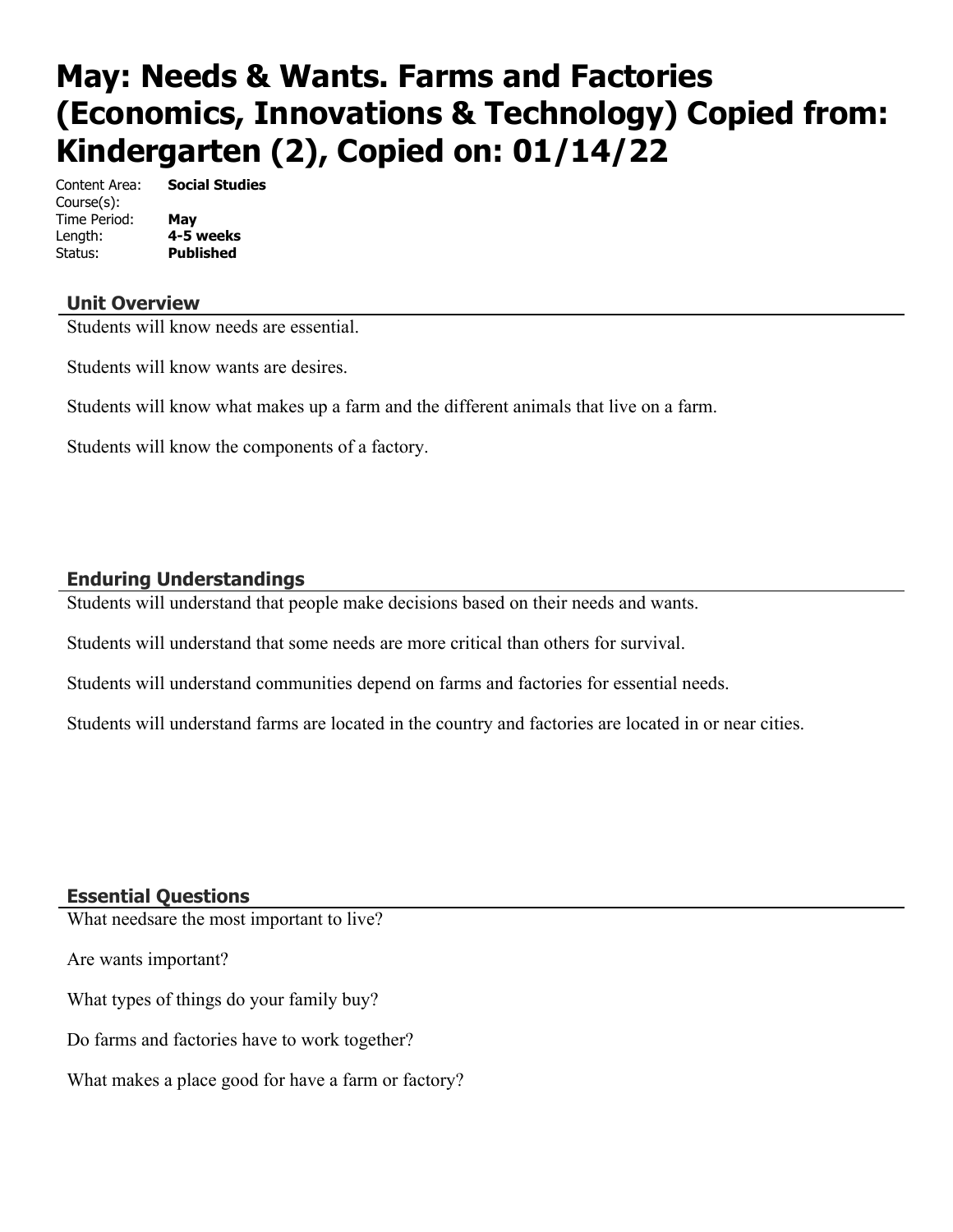#### **Instructional Strategies & Learning Activities**

Students will be able to distinguish between wants and needs. They will be able to name things that come from a farm and a factory. Students will be able to compare and contrast farm goods with factory goods and also identify machines used on a farm and in a factory.

## **Integration of Career Readiness, Life Literacies and Key Skills**

wants versus needs

farm life and factory life

| PFL.9.1.2.FP.3   | Identify the factors that influence people to spend or save (e.g., commercials, family,<br>culture, society).                                                                                  |
|------------------|------------------------------------------------------------------------------------------------------------------------------------------------------------------------------------------------|
| TECH.9.4.2.GCA.1 | Articulate the role of culture in everyday life by describing one's own culture and<br>comparing it to the cultures of other individuals (e.g., 1.5.2.C2a, 7.1.NL.IPERS.5,<br>7.1.NL.IPERS.6). |
| TECH.9.4.2.Cl.1  | Demonstrate openness to new ideas and perspectives (e.g., 1.1.2.CR1a, 2.1.2.EH.1,<br>6.1.2. Civics CM. 2).                                                                                     |
| TECH.9.4.2.CI.2  | Demonstrate originality and inventiveness in work (e.g., 1.3A.2CR1a).                                                                                                                          |
| WRK.9.2.2.CAP.1  | Make a list of different types of jobs and describe the skills associated with each job.                                                                                                       |
| TECH.9.4.2.CT.3  | Use a variety of types of thinking to solve problems (e.g., inductive, deductive).                                                                                                             |
| PFL.9.1.2.FP.1   | Explain how emotions influence whether a person spends or saves.                                                                                                                               |
| PFL.9.1.2.FP.2   | Differentiate between financial wants and needs.                                                                                                                                               |

#### **Technology Integration**

Students will interact with the unit through the Smartboard.

Classroom Shutterfly Share Site

Smartboard lessons and technology.

Utilize BrainBob Jr and BrainBob.

Use websites to display literature in various ways for example [www.storylineonline.net](http://www.storylineonline.net/)

Observe and engage with SchoolTube videos.

Creation and publication of class created books.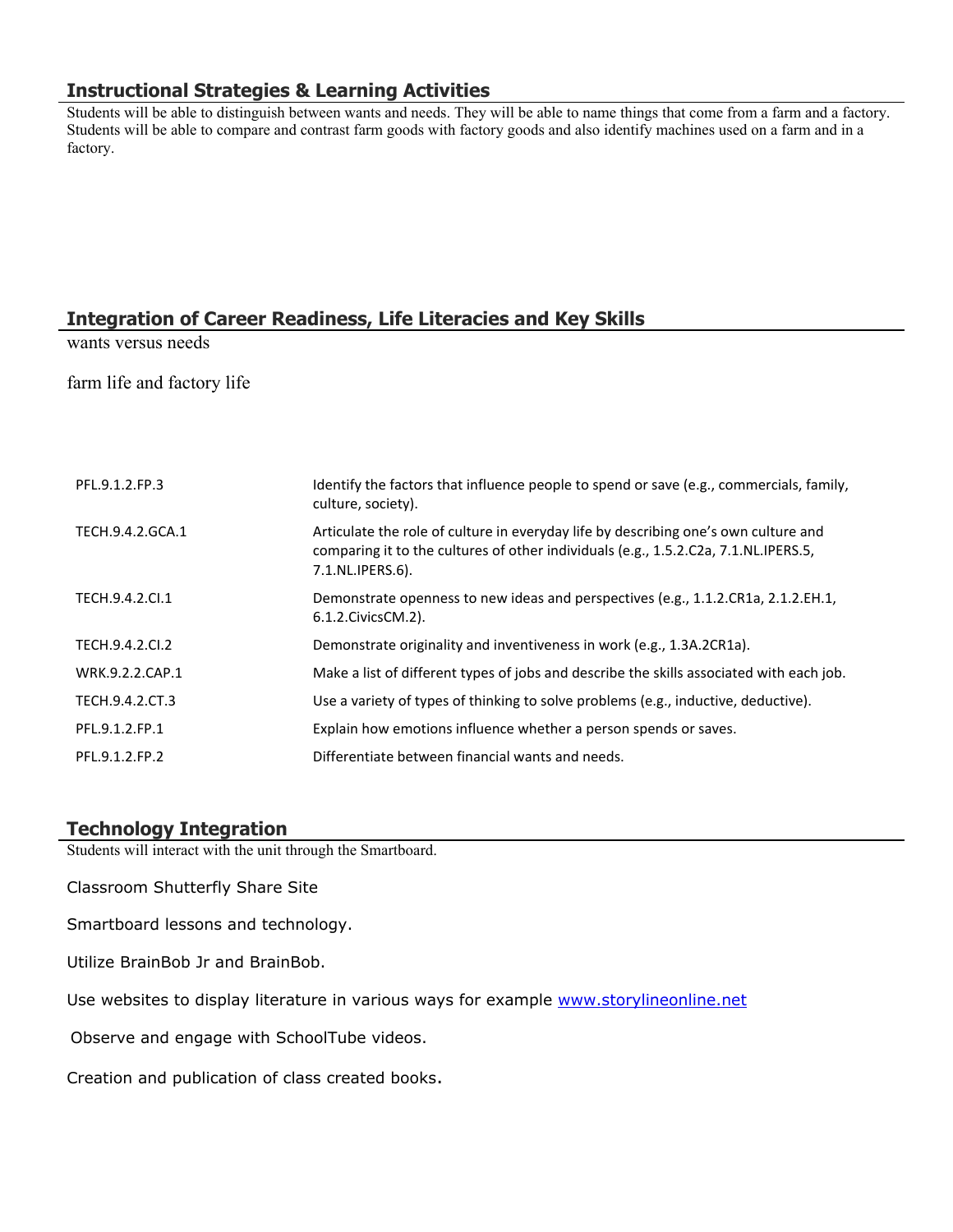#### **Interdisciplinary Connections**

| LA.SL.K.1 | Participate in collaborative conversations with diverse partners about kindergarten topics<br>and texts with peers and adults in small and larger groups.                                                                |
|-----------|--------------------------------------------------------------------------------------------------------------------------------------------------------------------------------------------------------------------------|
| LA.SL.K.2 | Confirm understanding of a text read aloud or information presented orally or through<br>other media by asking and answering questions about key details and requesting<br>clarification if something is not understood. |
| LA.W.K.2  | Use a combination of drawing, dictating, and writing to compose informative/explanatory<br>texts in which they name what they are writing about and supply some information about<br>the topic.                          |
| LA.RI.K.1 | With prompting and support, ask and answer questions about key details in a text.                                                                                                                                        |

#### **Differentiation**

Students will be supported as needed.

# **Modifications & Accommodations**

IEP's and 504 accommodations will be utilized.

# **Benchmark Assessments**

**Discussion** 

Teacher observation throughout the month.

## **Formative Assessments**

Student Drawing

Teacher Observation

anecdotal notes

#### **Summative Assessments**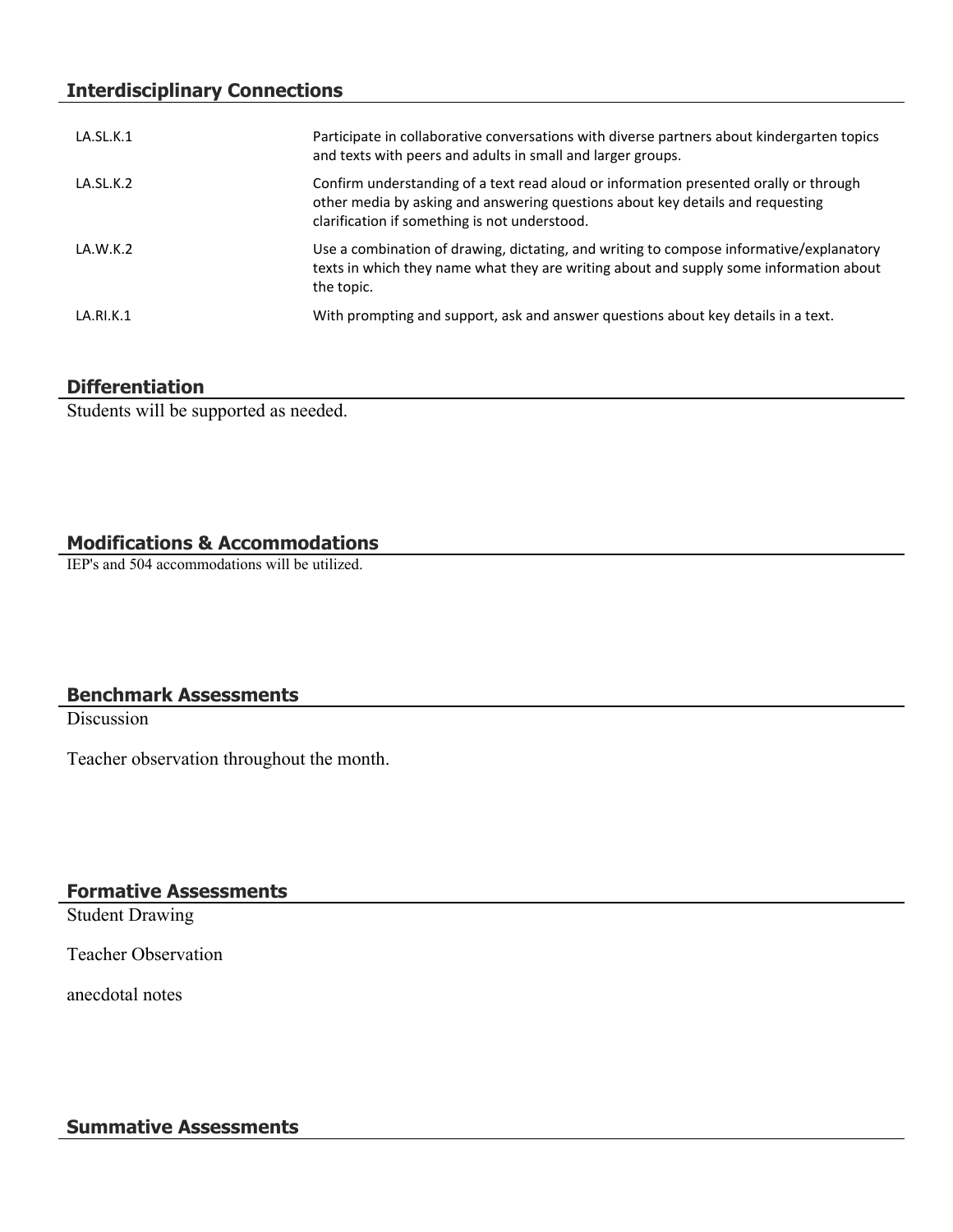# **Instructional Materials**

Read Aloud Trade Books: Need It or Want It by Colleen Hord The Giving Tree by Shel Silverstein Max's Dragon Shirt by Rosemary Wells Chicken Sunday by Patricia Polacco Arthur's TV Trouble by Marc Brown Nothing by Jon Age Nonfiction for each farm animal

Scholastic News and Weekly Reader

Farming websites

farm field trip

# **Standards**

SOC.6.1.2.GeoGI.1 Explain why and how people, goods, and ideas move from place to place. SOC.6.1.2.EconET.2 Cite examples of choices people make when resources are scarce.